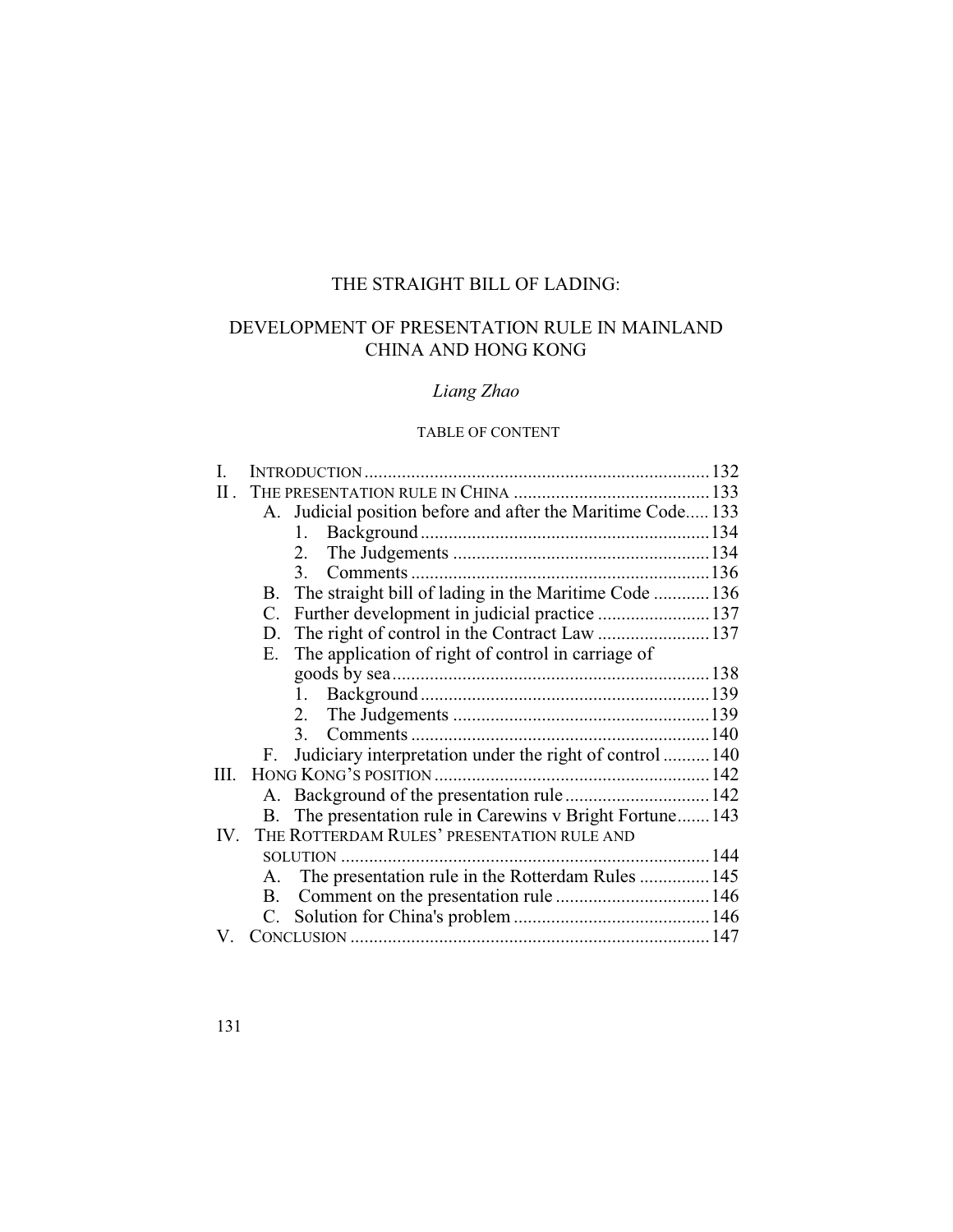## THE STRAIGHT BILL OF LADING:

# DEVELOPMENT OF PRESENTATION RULE IN MAINLAND CHINA AND HONG KONG

*Liang Zhao\** 

*Abstract* 

*The presentation rule of the straight bill of lading developed in different approaches in the jurisdictions of Mainland China and Hong Kong. In the Mainland, the carrier shall not be liable for the delivery of goods without the presentation of the straight bill if he does so according to the shipper's instruction and the consignee has no cause of action against the carrier for such delivery. Conversely, Hong Kong followed the strict presentation rule confirmed by the precedents of Singapore and UK in which the straight bill of lading is required to be presented for the delivery of goods. These developments indicate the disharmony of the presentation rule of the straight bill of lading. The recently adopted Rotterdam Rules may play an important role for the unification of the presentation rule.* 

#### I. INTRODUCTION

In Mainland China, after the adoption and the promulgation of the Maritime Code of the People's Republic of China ("the Maritime Code"), which became effective as of July 1, 1993, the straight bill of lading, although it is non-negotiable, is considered a document of title. On the other hand, Article 308 of the Contract Law of the People's Republic of China ("the Contract Law") which took effect as of the  $1<sup>st</sup>$  of October 1999 confers on the shipper the right of control so as to vary the delivery of goods. In "Supreme People's Court Rules on the Law Application in the Trial of Cases of Delivery of Goods without Original Bill of Lading" (the No.1 Judicial Interpretation of  $2009$ , the Supreme Peoples' Court of the People's

<sup>\*</sup> PhD candidate in maritime law and trade law, Faculty of Law, The University of Hong Kong.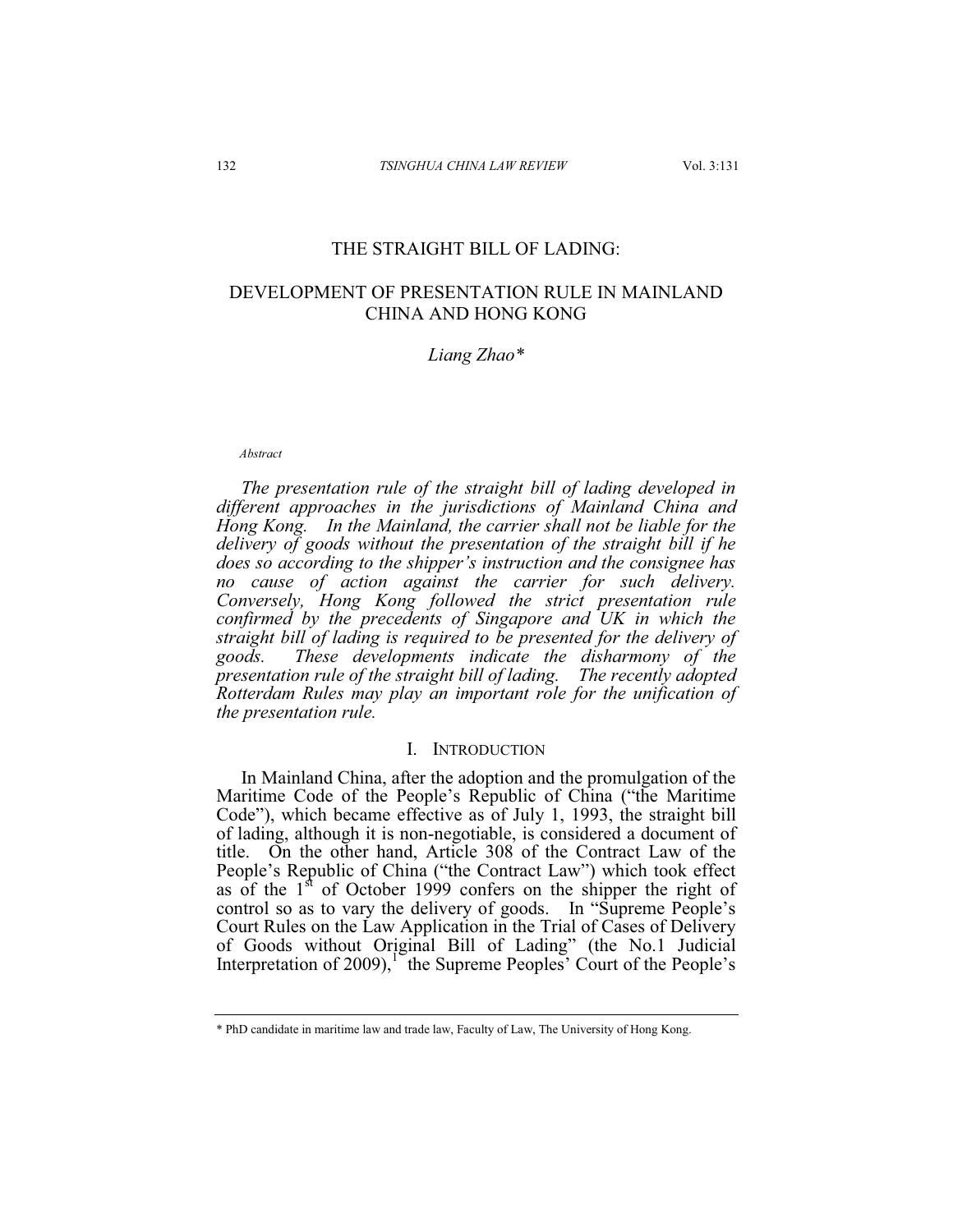Republic of China ("the Supreme Court") interpreted that the carrier is not liable for the delivery of goods without the presentation of straight bills of lading subject to the right of control exercised by the shipper.

Contrary to China's approach, the Court of Final Appeal of Hong Kong upheld the decision in *Carewins Development (China) Ltd. v.*  Bright Fortune Shipping Ltd. (Carewins v Bright Fortune)<sup>2</sup> in 2009 that goods must be delivered to the consignee only against the presentation of straight bills of lading. This decision kept the Hong Kong law in accord with that of other common law jurisdictions, e.g. England and Singapore.

The right of control in the Contract Law is a typical legal right in civil law, while such right does not exist in common law. This different development may be polarised into two opposite approaches for the presentation rule of the straight bill of lading in Mainland China and Hong Kong jurisdictions. The United Nations Convention on Contracts for the International Carriage of Goods Wholly or Partly by Sea (A/RES/63/122), namely "the Rotterdam Rules", aims to harmonize the common and civil law approaches to the presentation rule of the straight bill of lading.

#### II. THE PRESENTATION RULE IN CHINA

#### *A. Judicial position before and after the Maritime Code*

The leading case concerning the straight bill of lading in respect of the presentation rule and the carrier's liability is the decision in *Guangdong Electronics Ltd. v. China Merchants Godown, Wharf & Transport Co., Ltd. and others* (*Guangdong Ltd. v. China Merchants*). In this case, all the parties to the contract of carriage and the contract of sale of goods involved in the dispute of the delivery of goods under the straight bill of lading. The Supreme Court finally confirmed the presentation rule and held that the carrier was liable for the breach of the presentation rule.

<sup>&</sup>lt;sup>1</sup> Zuigao Renmin Fayuan Guanyu Shenli Wuzhengben Tidan Jiaofu Huowu Anjian Shiyong Falü Ruogan Wenti de Guiding (最高人民法院关于审理无正本提单交付货物案件适用法律若干问题的 㿴ᇊ) [Supreme People's Court Rules on the Law Application in the Trial of Cases of Delivery of Goods without Original Bill of Lading] (promulgated by Sup. People's Ct., Feb. 26, 2009, effective Mar. 5, 2009) 2009 SUP. PEOPLE'S CT. GAZ. 23 (China). 2

<sup>&</sup>lt;sup>2</sup> Carewins Development (China) Ltd.. v Bright Fortune Shipping Ltd.., [2009] 3 H.K.L.R.D. 409  $(C.F.A.)$   $(H.K.).$ 

Yuehai Gongsi Yu Cangma Gongsi, Tefa Gongsi deng Haishang Huowu Yunshu Wudan Fanghuo Tihuo Daili Fanghuo Jiufen Zaishen An (粵海公司与仓码公司、特发公司等海上货物运输 无单放货、提货、代理放货纠纷再审案)[Guangdong Electronics Ltd.. v. China Merchants Godown, Wharf & Transport Co., Ltd.. and others], 1997 SUP. PEOPLE'S CT. GAZ. 32, 32-35 (Sup. People's Ct. 1996).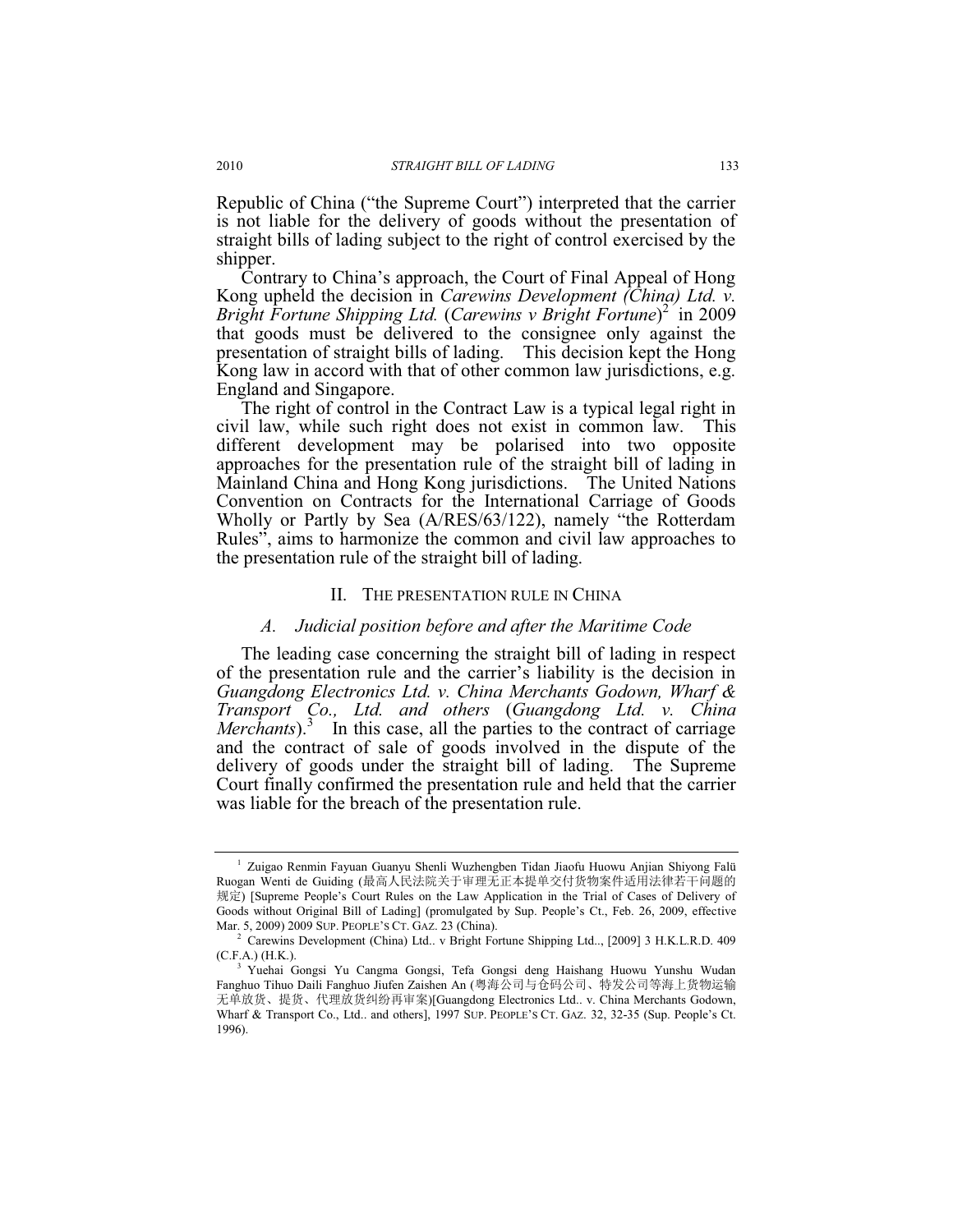1. Background

On January 3 and February 21, 1989, the seller, Guangdong Electronics Ltd. (Guangdong Ltd.), entered into two contracts of sale with the buyer, China Port Development Ltd. (China Port). The goods consisted of ten thousand (10,000) sets of refrigerator parts. On January 26 and February 21, they had been shipped from Hong Kong to Shenzhen in two instalments by the carrier, China Merchants Godown, Wharf & Transport Co., Ltd. (China Merchants). China Merchants accordingly issued to Guangdong Ltd. four sets of straight bills of lading on which the shipper was Guangdong Ltd. on behalf of China Port and the consignee was Guangdong Ltd.. After the arrival of the goods, Guangdong Ltd. refused to transfer the straight bills of lading to China Port because China Port had not paid for the goods. In the end, Shenzhen Special Economic Zone Development Co. (Shenzhen Development) issued a guarantee for China Port and the shipping agency of China Merchants, and China Ocean Shipping Agency, Shekou Branch (Shekou Agency) accordingly released a copy of the straight bills of lading to Shenzhen Development for the clearance of goods. China Port finally obtained the first instalment of five thousand (5,000) sets of goods. As to another instalment of goods, Shekou Agency released another copy of the straight bills of lading to Zhuhai Island Development & Trading General Co. (Zhuhai Island) for the clearance of goods. However, due to the non-payment for the customs duties, those goods were auctioned off by the customs and the court after long-term storage in the warehouse.

Thereafter, Guangdong Ltd. claimed against China Merchants in the Guangzhou Maritime Court for the loss caused by the delivery of the goods without the presentation of original bills of lading. Afterwards, China Merchants raised a similar claim against Shekou Agency, China Port, Shenzhen Development and Zhuhai Island in the same Court. Because the same facts and the same claims object, the two cases were combined and heard together in the Guangzhou Maritime Court.

### 2. The Judgements

In the first instance, the Guangzhou Maritime Court followed the traditional shipping practice that goods should be delivered against the presentation of original bills of lading. This dispute was considered as a tortuous act by the Court. It was held that considered as a tortuous act by the Court. Guangdong Ltd., as the holder of the straight bills of lading and the consignee named in the bills, was entitled to the delivery of the goods and, when the goods were delivered to others without the presentation of the original bills, had the title to sue against the tortfeasor. China Port was the tortfeasor who should be liable for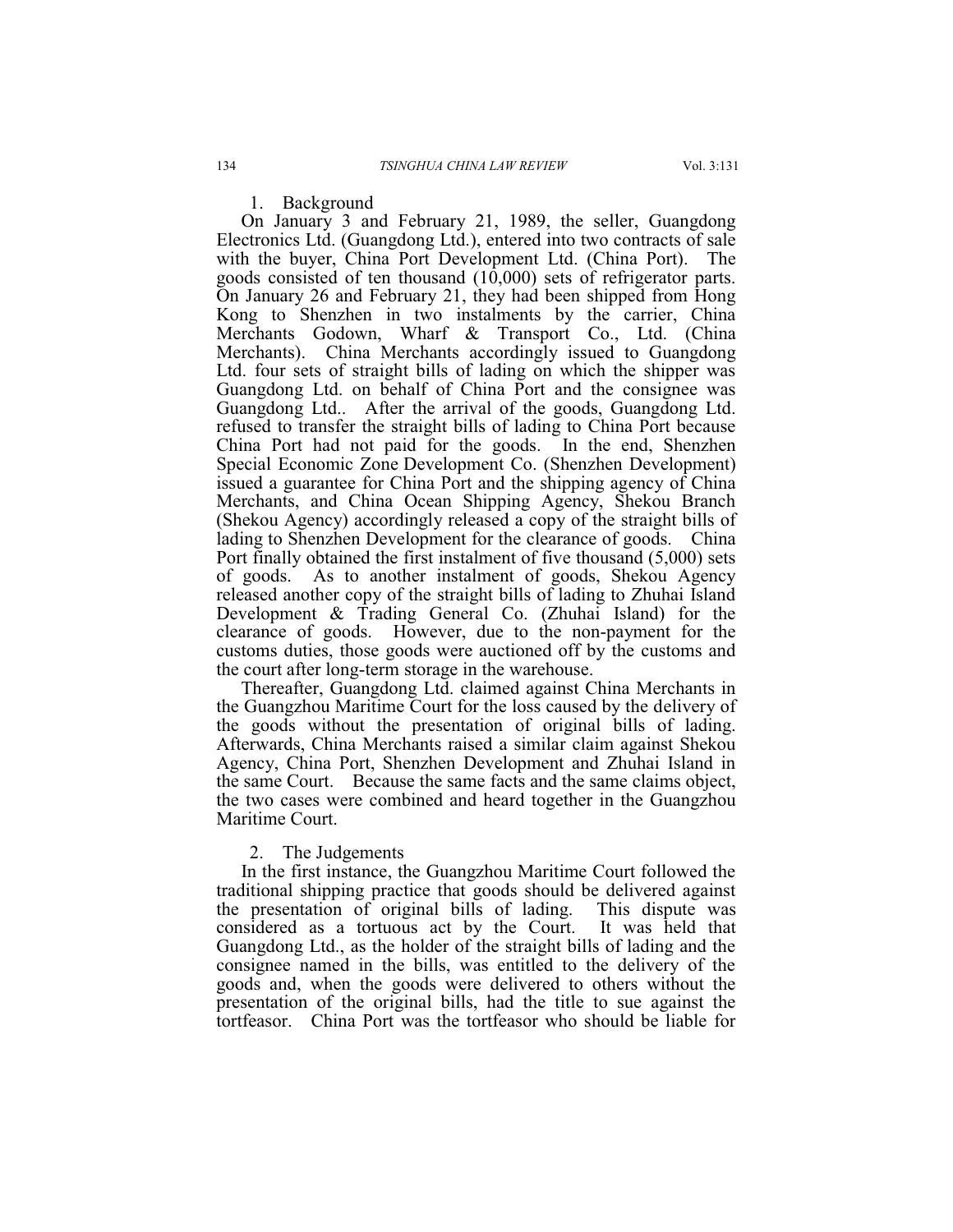the loss of the first instalment of the goods because it actually obtained those goods. Shekou Agency and Shenzhen Development assisted China Port to obtain the goods and therefore bore joint liability for such loss. China Merchants, as the carrier, was not involved in the tortious act and therefore was not liable for the loss in conversion. As to the second instalment of the goods, the Court held that Zhuhai Island had not obtained the second instalment of the goods and therefore it was not liable for the loss of those goods. Guangdong Ltd. was responsible for the auction sale because it failed to arrange the clearance and the delivery of the goods in time. Guangdong Ltd. and Shekou Agency appealed to the Guangdong High People's Court.

The Guangdong High People's Court upheld that Guangdong Ltd.'s right to take the delivery and interest in the first instalment of the goods should be protected, while the claim for the loss of the second instalment of the goods was denied due to its failure to fulfil the taking of the delivery of those goods. Meanwhile, Zhuhai Island applied to customs for the second instalment of the goods and thus made the delivery of them to Guangdong Ltd. impossible. Therefore, Zhuhai Island was liable for the loss of those goods as well. The High Court disagreed with the liability of China Port and held that China Port was not the tortfeasor. The real tortfeasor was Shenzhen Development who applied to customs so as to deliver the goods without the presentation of the original bills of lading. Both China Merchants as the principal and Shekou Agency should undertake the joint liability for the loss of the first instalment of the goods. China Merchants, Shenzhen Development and Shekou Agency filed grievances to the Supreme Court.

During the retrial by the Supreme Court, the Maritime Code of the PRC took effect. The Supreme Court referred to the Maritime Code and clarified the law out of chaos in the foregoing judgments. The Court held that this case was a contractual dispute instead of a tortious one. The carrier's contractual obligation was to deliver the goods to the named consignee in the straight bills of lading. Shekou Agency's delivery of the goods without the presentation of the original bills breached the presentation rule; China Merchants as the principal should be liable for the loss caused. Therefore, China Merchants as the carrier was in breach of the contract evidenced by the straight bills of lading and should be liable for the loss of Guangdong Ltd. caused by such breach. In addition, Shekou Agency, Shenzhen Development and China Port accordingly were liable to the loss of China Merchants. As to the second instalment of the goods, Guangdong Ltd. was responsible for its own fault for failing to take delivery of them.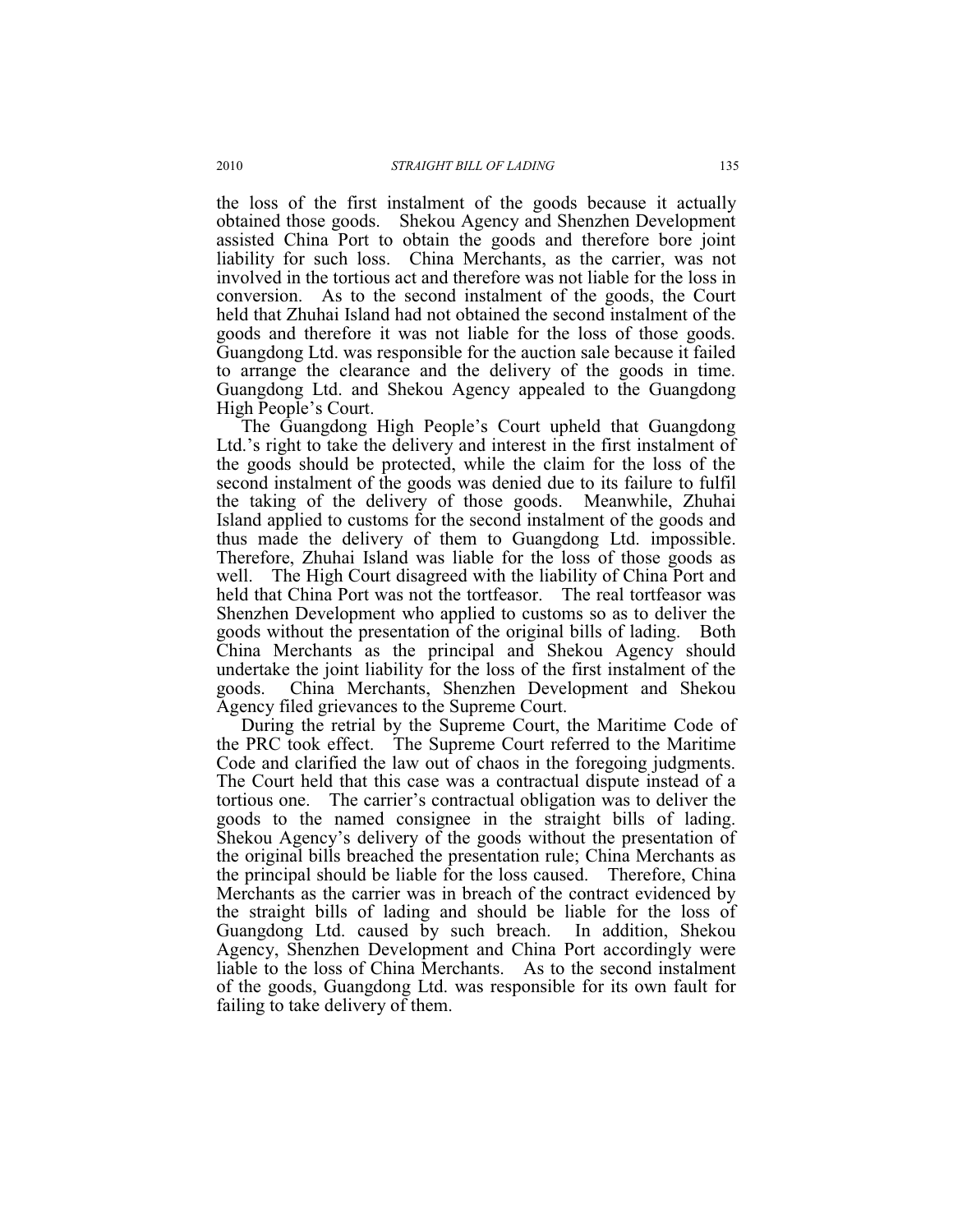## 3. Comments

*Guangdong Ltd. v. China Merchants* is a watershed case in respect of the straight bills of lading in the judicial practice of China. Not only has the presentation rule of the straight bills of lading been confirmed by the Supreme Court, but the nature of the dispute concerning the delivery of goods without presentation of the original straight bills has been clarified. Before the retrial judgment of the Supreme Court, the carrier was not liable for his breach of the presentation rule or just undertook the joint liability. The final judgment of this case corrected the contractual obligation of the carrier to deliver goods against the presentation of the straight bills of lading. Other parties including the person who has actually obtained goods may only undertake joint liability for the loss the consignee named in the straight bills of lading.

### *B. The straight bill of lading in the Maritime Code*

It was the Maritime Code that provided the legal basis for the retrial judgment of the Supreme Court in *Guangdong Ltd. v. China Merchants*. In the Maritime Code, a bill of lading is a document recognised as evidence of the contract of carriage of goods by sea and the taking or loading of the goods by the carrier.<sup>4</sup> The relationship between the carrier and the holder of a bill of lading with respect to their rights and obligations shall be defined by the clauses of the bill of lading.<sup>5</sup> A bill of lading is also a document of title based on which the carrier undertakes to deliver the goods against the presentation of it. A provision in a bill of lading stating that the goods are to be delivered to the order of a named person, or to order, or to bearer, constitutes such an undertaking.<sup>6</sup> Because this does not refer to the delivery to the consignee named on the straight bill of lading, it was understood that such an undertaking under a bill of lading did not apply to the straight bill of lading. In other words, the goods under a straight bill of lading may be delivered without the presentation of original straight bills of lading. The bill of lading in the Maritime Code is categorised into three types, that is, a straight bill of lading, an order bill of lading and a bearer bill of lading. Therefore, the straight bill of lading is still required to be presented

<sup>&</sup>lt;sup>4</sup> Haishang Fa (海商法) [Maritime Code] (promulgated by the Standing Comm. Nat'l People's Cong., Nov. 7, 1992, effective July 1, 1993), art. 71, 2009 Falü Quanshu 2-221, 2-227 , translated in 4 P.R.C. Laws 411 (China).<br>
<sup>5</sup> *Id.* art. 78, 1.

 $\frac{1}{6}$  *Id.* art. 78,  $\int$  1.

<sup>&</sup>lt;sup>6</sup> *See supra* note 4.<br><sup>7</sup> Article 70 states

 $\frac{7}{1}$  Article 79 states that the negotiability of a bill of lading shall be governed by the following provisions: (1) A straight bill of lading is not negotiable; (2) An order bill of lading may be negotiated with endorsement to order or endorsement in blank; (3) A bearer bill of lading is negotiable without endorsement.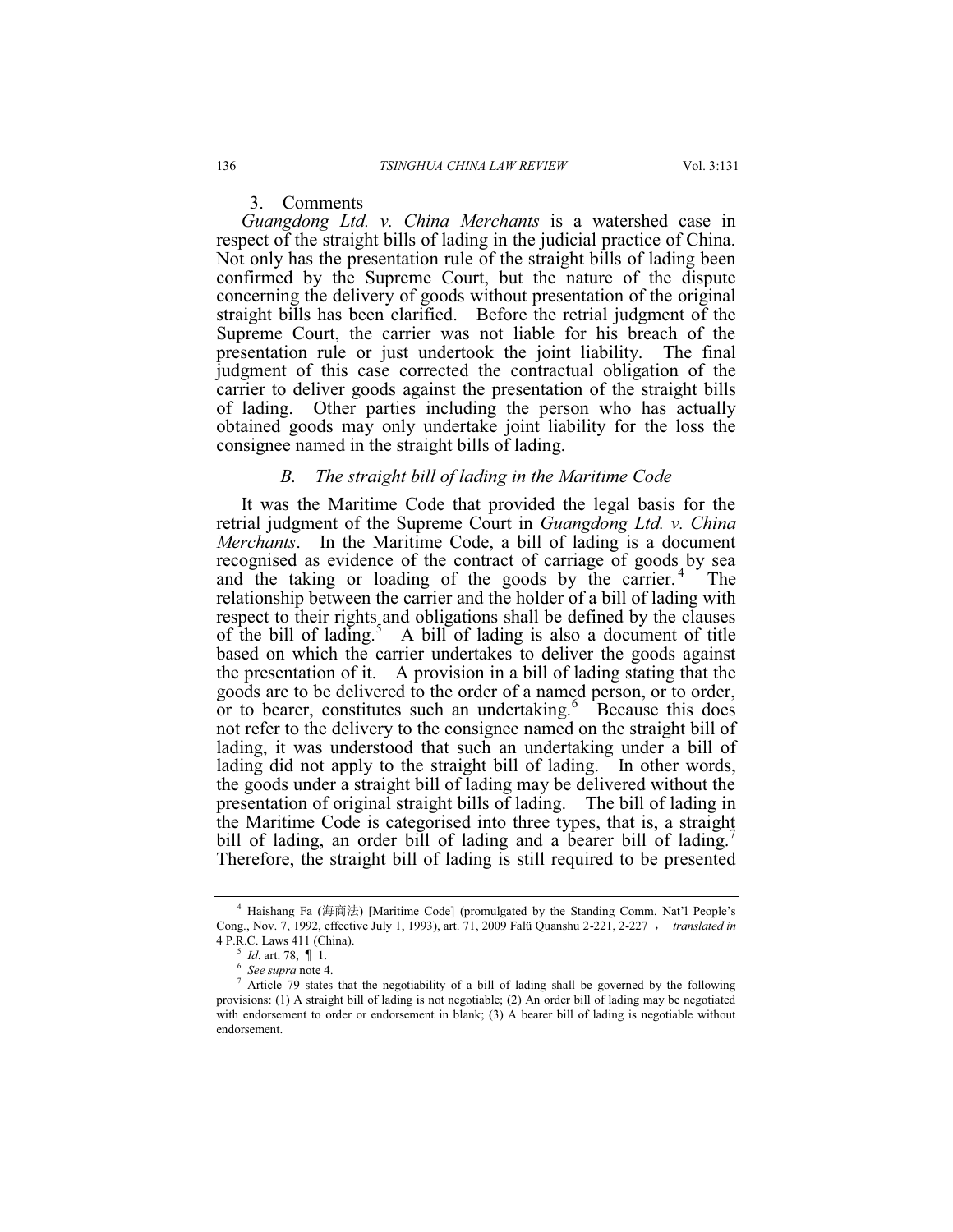for the delivery of goods. *Guangdong Ltd. v China Merchants* confirmed this opinion in judicial practice.

## *C. Further development in judicial practice*

The presentation rule of the straight bill of lading became strict in China's judicial practice. If the carrier delivers goods without the presentation of the original straight bills of lading, not only the consignee in *Guangdong Ltd. v. China Merchants*, but also the shipper may claim against the carrier for the breach of the presentation rule. In *Orient Overseas Container Line v. Qingdao*  Haishen Food Co., Ltd.,<sup>8</sup> the goods were delivered to the consignee named in the straight bills of lading. However, the consignee did not pay for the goods and the shipper still held the straight bills of lading when the goods were delivered. The shipper raised a claim against the carrier for his loss of payment for the goods. The court of the first instance held that the carrier's delivery of goods was in breach of his obligation to deliver goods against the presentation of the original straight bills of lading. Although the goods were delivered to the correct consignee, it caused the loss of protection of the payment for the goods and the loss of the control of the goods by the shipper. Therefore, the carrier was liable for the loss of the payment for the goods of the shipper. The carrier appealed against the presentation rule in this decision. The High Court and the Supreme Court upheld this decision and confirmed that the delivery of goods must be against the presentation of the original straight bills of lading.

## *D. The right of control in the Contract Law*

The right of control in the Contract Law challenged the traditional presentation rule in China. Article 308 of the Contract Law 1999 provides the right of control for general contract of carriage of goods. It states that before the delivery of goods to the consignee by the carrier, the shipper may request the carrier to stop the goods in transit, return the goods, change the place of destination or deliver the goods to another consignee, but shall indemnify the carrier for the loss caused.<sup>9</sup> This article itself does not concern the issue of the bill of lading in shipping practice. It is well understood that when a bill of lading is issued and negotiated to a third party, the carrier is

<sup>8</sup> Dongfang Haiwai Huogui Hangyun Youxian Gongsi Su Qingdao Haishen Shipin Youxian Gongsi (东方海外货柜航运有限公司诉青岛海神食品有限公司) [Orient Overseas Container Line v. Qingdao Haishen Food Co. Ltd..], (Sup. People's Ct. Apr. 6, 2004) (Chinalawinfo).

Hetong Fa (合同法)[Contract Law](promulgated by the Standing Comm. Nat'l People's Cong., Mar. 15, 1999, effective Mar. 15, 1999) 1999 STANDING COMM. NAT' L PEOPLE' S CONG. GAZ. (China).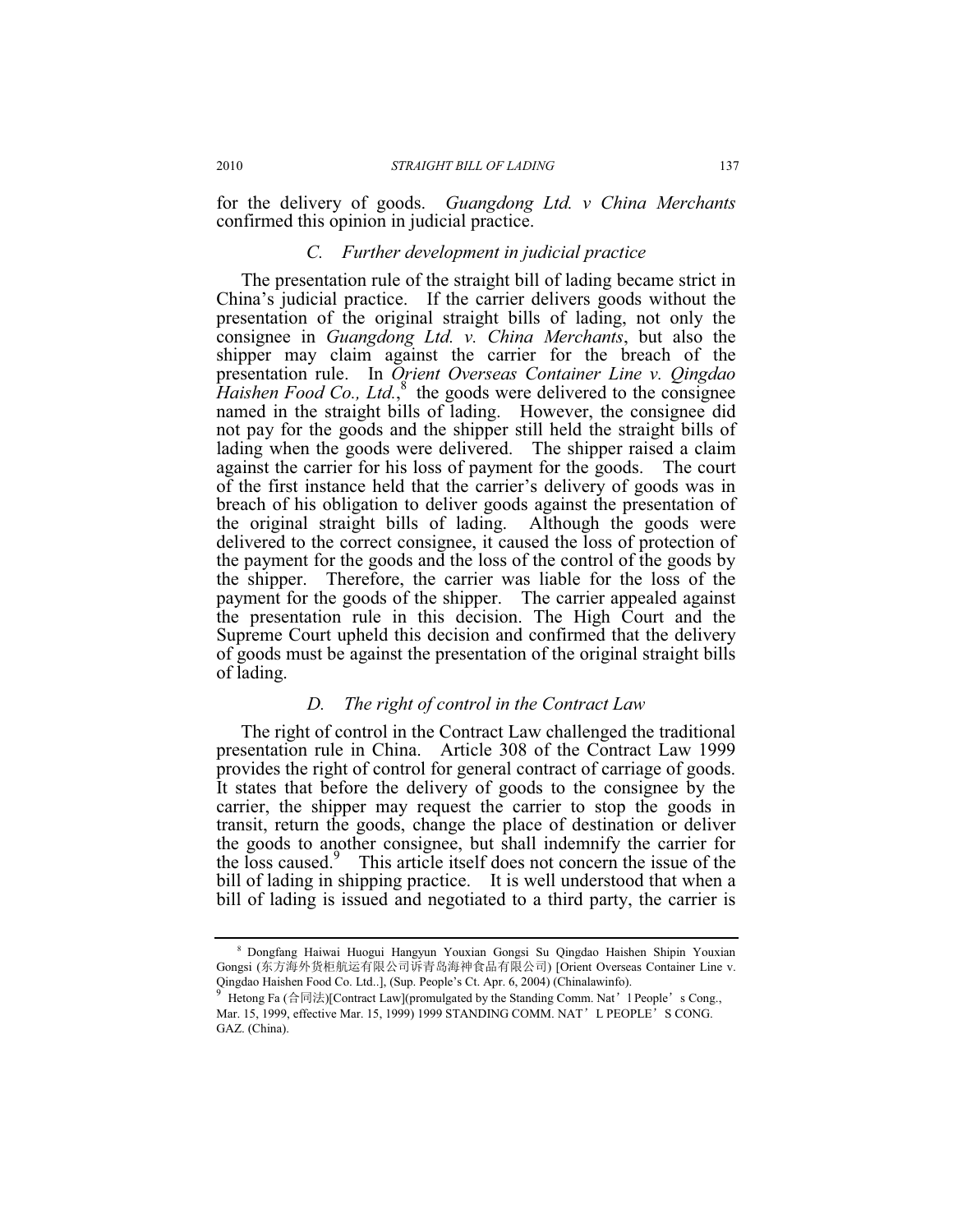bound to follow the practice of bills of lading by delivering the goods to the lawful holder of the bill. If the shipper instructs the carrier not to deliver the goods to the lawful holder of the bill, the carrier may be liable to the holder of the bill for the damages caused by compliance with the shipper's instructions. The carrier, after compensating the loss suffered by the holder of the bill, may then recover his loss against the shipper in accordance with the provision of the right of control.<sup>10</sup>

As to the application of the law, the Contract Law provides that if there are provisions as otherwise stipulated in respect of contracts in other laws, such provisions shall be followed.<sup>11</sup> It means that the Maritime Code has the priority and shall prevail as a special law for the contract of carriage of goods by sea. In judicial practice, the concept of the right of control was hardly accepted for the carriage of goods by sea. In *Zhongda Textiles Co., Ltd. v. "K" Line (China)*  Ltd...,<sup>12</sup> the court of the first instance refused the application of the right of control because there was no special condition in the Contract Law for the shipper's right to modify the contract of carriage of goods by sea. The cargo interests appealed. The High Court upheld that the Maritime Code should apply to the dispute of the carriage of goods by sea and the Maritime Code does not confer any right on the shipper to unilaterally modify the contract. Mingxing Co., Ltd. v. Wanhai Shipping Co., Ltd.,<sup>13</sup> the court pointed out that the Contract Law was a general law for all kinds of carriage of goods and thus did not contain strict and specific provisions like those found in the Maritime Code for the carriage of goods by sea. Therefore, the carrier was not legally obliged to comply with shipper's request by returning the goods under Article 308 in the Contract Law. Both of the cases indicate the reluctance of the courts to apply the right of control in the carriage of goods by sea.

## *E. The application of right of control in carriage of goods by sea*

It is the decision in *Heilongjiang Export and Import Co., Ltd. v. Brilliant Logistics Group Inc. and others* (*Heilongjiang Ltd. v.* 

<sup>&</sup>lt;sup>10</sup> Si Yuzhuo (司玉琢) et al., Haishang Fa (海済法) [Maritime Law] 121-22 (2d ed. 2007).<br><sup>11</sup> Hetong Fa (合同法)[Contract Law](promulgated by the Standing Comm. Nat'l People's Cong.,<br>Mar. 15, 1999, effective Mar. 15, 1999) 1999

<sup>&</sup>lt;sup>12</sup> Zhejiang Zhongda Fangzhipin Youxian Gongsi Yin Haishang Huowu Yunshu Hetong Tuiyun Jiufen Shangsu An (浙江中大纺织品有限公司因海上货物运输合同退运纠纷上诉一案) [Zhongda Textiles Co., Ltd.. v. "K" Line (China) Ltd..], (Shanghai High Ct., Sep. 22, 2003) *available at*

http://www.ccmt.org.cn/showws.php?id=2378. 13 Zhejiang Zhongda Fangzhipin Youxian Gongsi Yin Haishang Huowu Yunshu Hetong Tuiyun Jiufen An (浙江中大纺织品有限公司因海上货物运输合同退运纠纷案) [Zhongda Textiles Co., Ltd.. v. "K" Line (China) Ltd..],(Shanghai Maritime Ct., Nov. 24, 2002).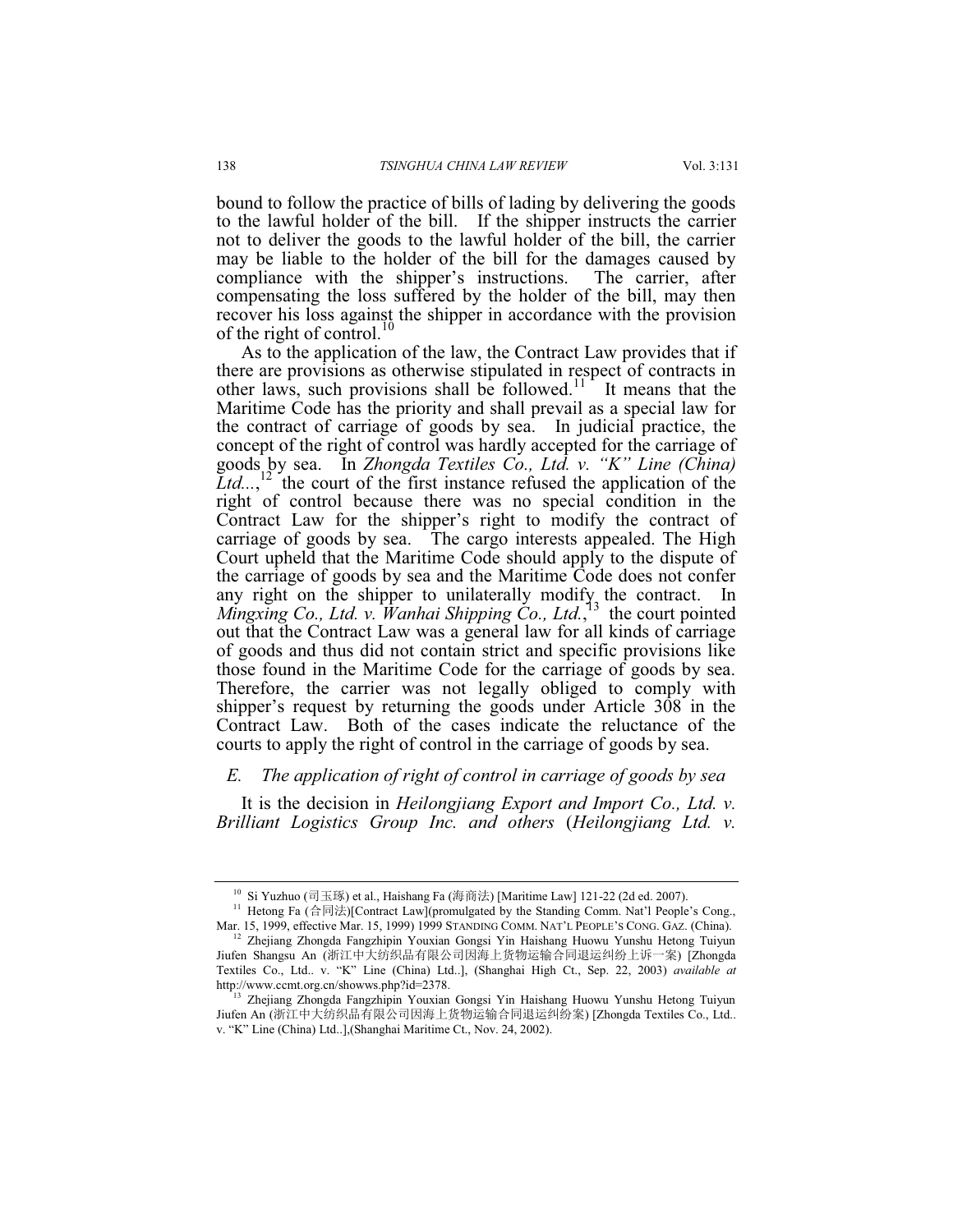*Brilliant Logistics*) 14 the application of the right of control in the carriage of goods by sea was clarified. The court held that the right of control applied only in the carriage of goods by sea where the straight bill of lading had been issued.

1. Background

On October 9, 1999, Heilongjiang Export and Import Co., Ltd. (Heilongjiang Ltd.) contracted with Brilliant Logistics Group Inc. (Brilliant Logistics) for the carriage of goods to Baltimore. On October 18, Brilliant Logistics issued a set of order bills of lading. Because of a dispute in a sale contract with the consignee who had held two of the original bills, on November 29, Heilongjiang Ltd. instructed Brilliant Logistics not to deliver the goods without the full set of the bills of lading, or without his express consent in writing. Brilliant Logistics accepted such an instruction. On December 16, Heilongjiang Ltd. instructed that the goods were to be carried to Los Angeles. On January 11, 2000, Heilongjiang Ltd. was notified that the goods had been delivered against the presentation of two original bills of lading, which was against Heilongjiang Ltd.'s instruction. In the Guangzhou Maritime Court, Heilongjiang Ltd., holding one of the original bills of lading, claimed against Brilliant Logistics for damages for the loss of the goods.

2. The judgements

The court of the first instance held that a bill of lading was a document against which the carrier promised to deliver the goods. Brilliant Logistics legally delivered the goods against the surrender of two of the original bills of lading. Therefore, after the delivery of the goods, the remaining bill of lading held by Heilongjiang Ltd. became void, and Heilongjiang Ltd.'s claim was rejected. Heilongjiang Ltd. appealed, asserting that according to Article 308 of the Contract Law, it was entitled to require Brilliant Logistics to follow its instruction, and Brilliant Logistics should be liable when it failed to do so. In the second instance, the Guangdong High

<sup>&</sup>lt;sup>14</sup> Heilongjiang Jinchukou Gongsi su Shantou Yuedong Guoji Huoyun Daili Youxian Gongsi & Jiangsu Huanqiu Guoji Huoyun Gongsi Shenzhen Fengongsi & Bolian Guoji Huoyun Gongsi Haishang Huowu Yunshu Hetong Huowu Jiaofu Jiufen An (黑龙江省进出口公司诉汕头粤东国际货运代理有 限公司、江苏环球国际货运公司深圳分公司、博联国际货运公司海上货物运输合同货物交付纠 纷 案) [Heilongjiang Export and Import Co., Ltd.. v. Brilliant Logistics Group Inc. and others] (Guangdong High Ct., Dec. 3, 2002).

Heilongjiang Jinchukou Gongsi su Shantou Yuedong Guoji Huoyun Daili Youxian Gongsi & Jiangsu Huanqiu Guoji Huoyun Gongsi Shenzhen Fengongsi & Bolian Guoji Huoyun Gongsi Haishang Huowu Yunshu Hetong Huowu Jiaofu Jiufen An (黑龙江省进出口公司诉汕头粤东国际货运代理有 限公司、江苏环球国际货运公司深圳分公司、博联国际货运公司海上货物运输合同货物交付纠 纷案) [Heilongjiang Export and Import Co., Ltd.. v. Brilliant Logistics Group Inc. and others] (Guangzhou Maritime Ct., Nov. 28, 2001), *available at* http://www.ccmt.org.cn/showws.php?id=867.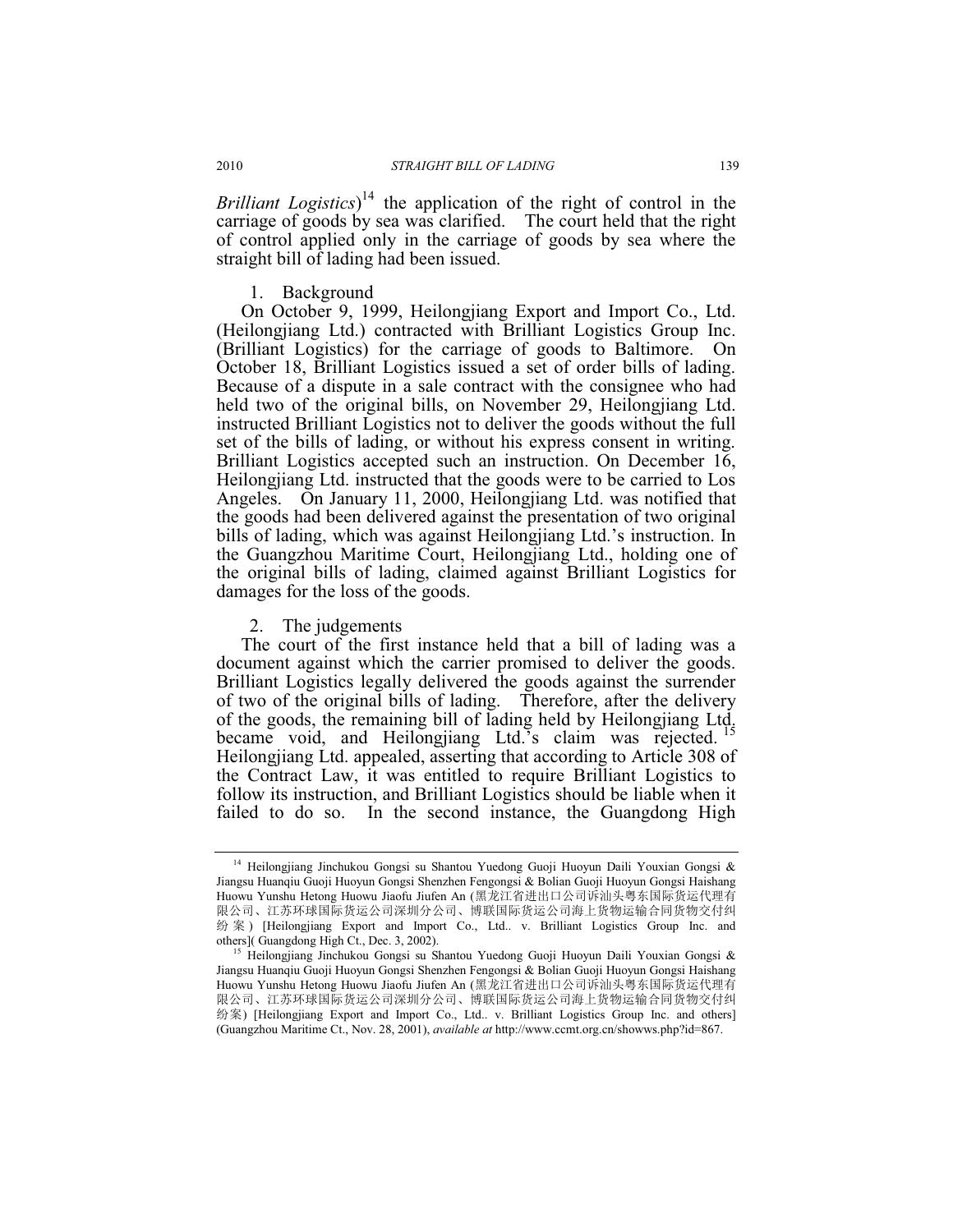People's Court upheld that Brilliant Logistics legally delivered the goods against the surrender of the bills of lading and thus was not liable to Heilongjiang Ltd.. As to Article 308 of the Contract Law which confers the right on the shipper to dispose of the goods before delivering them to the consignee, the High Court construed that the consignee in this Article meant the consignee nominated in the straight bill of lading only. Other consignees as ordered or as the holder of the order or bearer bills of lading were not the consignee referred to in Article 308. In other words, the right of control applied only to the dispute concerning the straight bill of lading. In this case, the order bills of lading were issued. Heilongjiang Ltd. was not entitled to give instructions to modify the contract of carriage. The practice of bills of lading must be respected for its protection of bona fides third party. The appeal was accordingly dismissed.

#### 3. Comments

This case indicates that even though the right of control is considered, it is not unconditional to apply it to the carriage of goods by sea. The courts recognised the shipper's right under Article 308, but pointed out that the shipper did not have the right of control in any circumstance. Shipper's request for modification of the Shipper's request for modification of the contract of carriage must be restricted in certain sea carriage contracts. Where negotiable bills of lading have been issued, once such bills are negotiated from the shipper to another person, the shipper loses the rights under the bills and accordingly is not entitled to the right of control. Therefore, the shipper is no longer entitled to instruct the carrier to stop the goods in transit, return the goods, change the place of destination or change the consignee if the shipper does not hold the full set of bills of lading.16 The contribution of this case is to clarify that the right of control applies to the carriage of goods by sea only when the straight bill of lading is issued. However, the court has not provided the legal basis or legal reasoning for such understanding.

## *F. Judiciary interpretation under the right of control*

Although the statement concerning the straight bills of lading in *Heilongjiang Ltd. v. Brilliant Logistics* is *obiter dictum* by judges in the Guangdong High Court, this understanding was accepted by the Supreme Court. In the No.1 Judicial Interpretation of 2009 promulgated by the Supreme Court, Provision 9 states that where a

<sup>&</sup>lt;sup>16</sup> Lü Botao (吕伯涛) et al., Haishi Anli Jingxuan Jingxi (海事案例精选精析) [MARITIME TRADE CASES AND COMMENTS] 343-44 (2004).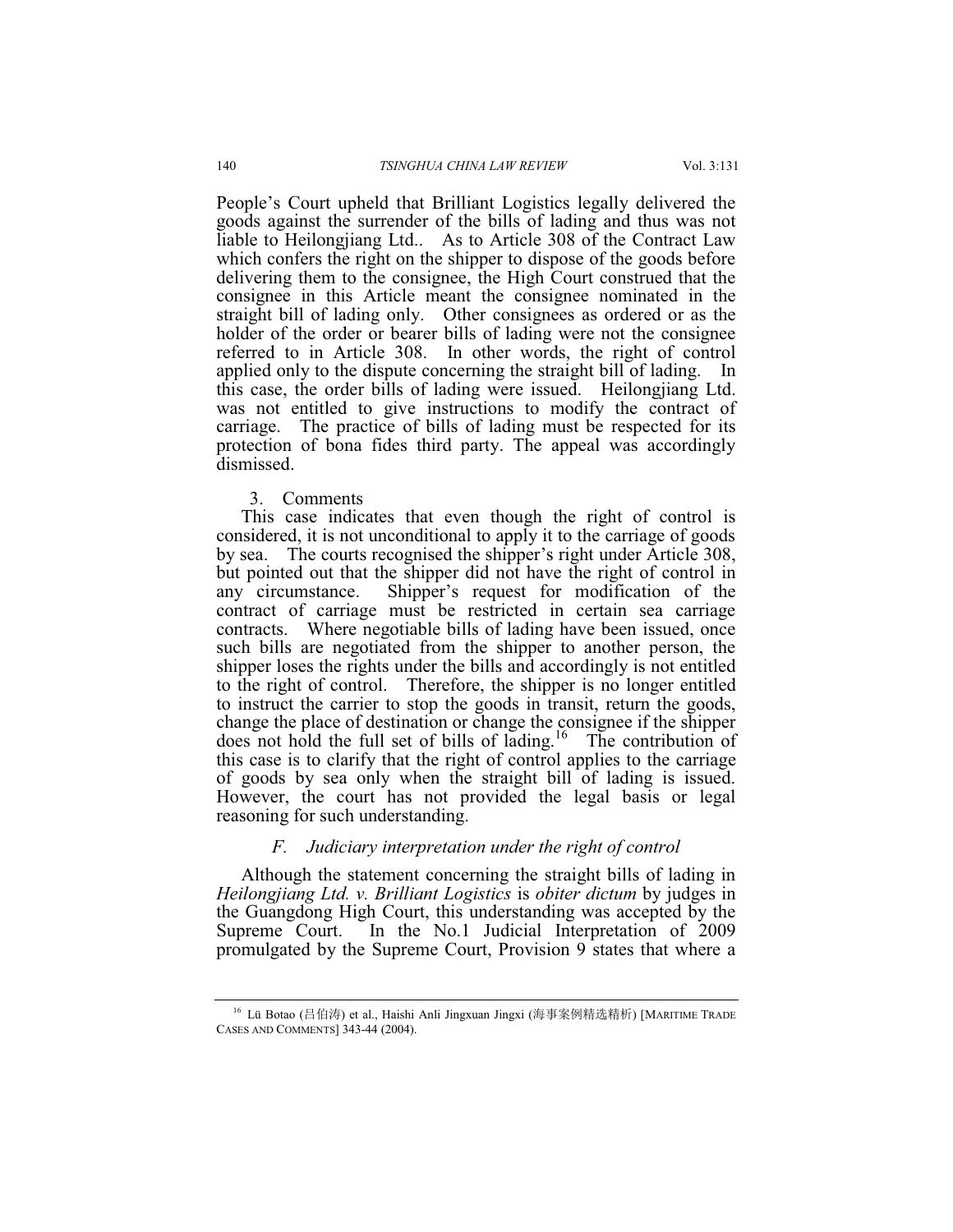straight bill of lading has been issued, if the carrier follows the shipper's instruction to stop the goods in transit, return the goods, change the place of destination or deliver the goods to another person other than the consignee, then the nominated consignee holding the straight bill of lading claims against the carrier concerning the liability due to the delivery of goods without presentation of the original straight bill of lading, such claim shall be rejected by people's courts.

This provision changes the aforesaid presentation rule. It means that if the carrier refuses to deliver goods to the named consignee in a straight bill of lading or delivers goods to a person other than the named consignee according to the shipper's instruction, the named consignee cannot claim against the carrier that the carrier is liable for the non-delivery or the delivery without the presentation of the original straight bill of lading. Cargo interests may have to abandon the usage of the straight bill of lading so as to secure the delivery of goods or the title to sue against the carrier. A senior judge who was in charge of drafting the Interpretation in the Supreme Court provided the explanation of this Provision.<sup>17</sup> He pointed out that the straight bill of lading is a document of title, however, it is nonnegotiable. The property right of goods embodied by the straight bill of lading is thus restricted. Therefore, the right of the consignee named in a straight bill of lading is subordinate to that of the shipper of the straight bill of lading. Because of the subordinate position of the named consignee, the shipper of the straight bill of lading has the right of control as provided in the Contract Law. Although this provision was explained, it is hard to understand the interference with the presentation rule under the straight bill of lading. What can be clarified is that the straight bill of lading continues to be a document of title and the previous presentation rule continues to bind the carrier unless the carrier's breach of the presentation rule is subject to the shipper's instruction under the right of control where the straight bill of lading is issued.

<sup>&</sup>lt;sup>17</sup> Liu Shoujie (刘寿杰), Jiedu "Zuigao Renmin Fayuan Guanyu Shenli Wu Zhengben Tidan Jiaofu Huowu Anjian Shiyong Falü Ruogan Wenti de Guiding" (解读《最高人民法院关于审理无正本提单 交付货物案件适用法律若干问题的规定》) [Annotation for the "Several Provisions of the Supreme People's Court on Application of Law f or Trial of Disputes over Delivery of Goods Without Production of Original Bill of Lading"], ZHONGGUO HAISHANG FA NIANKAN (中国海商法年刊) [Ann. China Mar. L.], Sept. 2009, at 21, 24-26.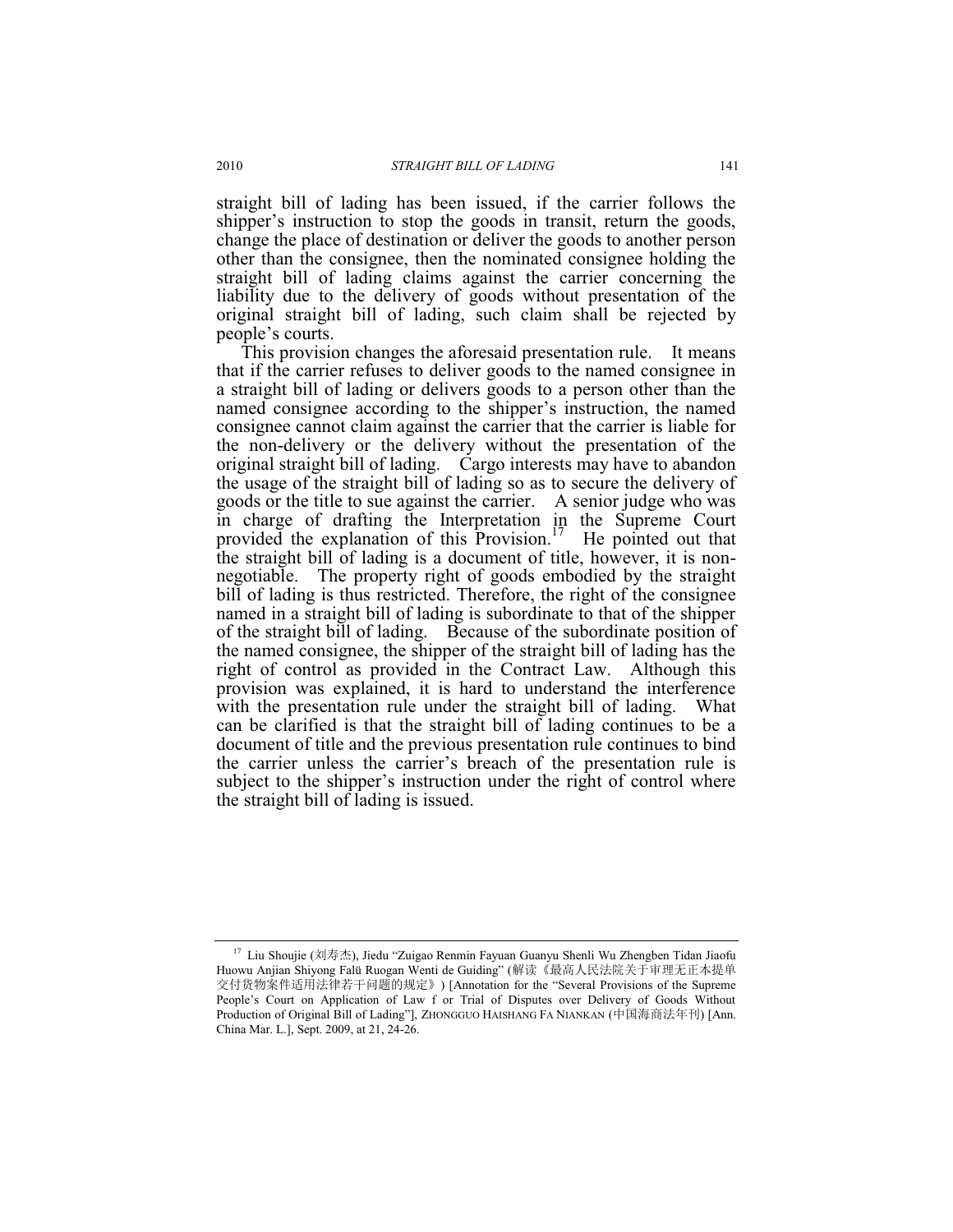#### III. HONG KONG'S POSITION

### *A. Background of the presentation rule*

The sources of the law of the carriage of goods by sea in Hong Kong include the legislation (i.e. ordinances), case law and international conventions.<sup>18</sup> "Carriage of Goods by Sea Ordinance" provides the application of the Hague-Visby Rules in Hong Kong.<sup>19</sup> In the Rules the contract of carriage applies only to contracts covered by a bill of lading or any similar document of title.<sup>20</sup> On the other hand, "Bills of Lading and Analogous Shipping Documents Ordinance" applies to the shipping documents including bills of lading, sea waybills and ship's delivery orders.<sup>21</sup> It seems unclear in which category the straight bill of lading should be. This Ordinance provides as well that a bill of lading does not include a document which is incapable of transfer either by endorsement or, as a bearer bill, by delivery without endorsement.<sup>22</sup> Conversely, the straight bill of lading matches the sea waybill prescribed in this Ordinance. A sea waybill is not a bill of lading but a receipt for goods as contains or evidences a contract for the carriage of goods by sea, and identifies the person to whom delivery of the goods is to be made by the carrier in accordance with that contract. Nevertheless, the provisions of this Ordinance shall have effect without prejudice to the application of the Hague-Visby Rules.<sup>2</sup> There is no concept of the right of control in the law of the carriage of goods by sea in Hong Kong.

Case law means the decisions adopted by the courts in Hong Kong. Meanwhile the decisions from other common law jurisdictions, such as England, Canada, Singapore and etc., may well continue to be persuasive in Hong Kong.<sup>25</sup> As to the presentation rule, case law provides the detailed answer. In 2000, the decision

 $18$  Felix W H Chan et al., SHIPPING AND LOGISTICS LAW: PRINCIPLES AND PRACTICE IN HONG KONG 3-4 (2002).

<sup>&</sup>lt;sup>19</sup> Hong Kong Carriage of Goods by Sea Ordinance, (1994) Cap. 462, § 3.

<sup>&</sup>lt;sup>20</sup> International Convention for the Unification of Certain Rules of Law Relating to Bills of Lading c I(b), Aug.25, 1924, 51 Stat. 233, 120 L.N.T.S. 155 [hereinafter Hague Rules]. The Hague-Visby Rules are the Hague Rules as amended by the Visby Protocol. Protocol to Amend the International Convention for the Unification of Certain Rules of Law Relating to Bills of Lading, Feb. 23, 1968, 1412 U.N.T.S. 128. The Hague-Visby Rules were further amended by the Special Drawing Right (SDR) Protocol. Protocol Amending the International Convention for the Unification of Certain Rules of Law<br>Relating to Bills of Lading, Dec. 21, 1979, 1984 Gr. Brit. T.S. No. 28 [hereinafter Hague-Visby Rules].

<sup>&</sup>lt;sup>21</sup> Hong Kong Bills of Lading and Analogous Shipping Documents Ordinance, (1994) Cap. 440,  $\delta$ 

<sup>3(1).&</sup>lt;br><sup>22</sup> *Id.* § 3(2).<br><sup>23</sup> *Id.* § 3(3).<br><sup>24</sup> *Id.* § 8.

<sup>25</sup> *See supra* note 17, at 11.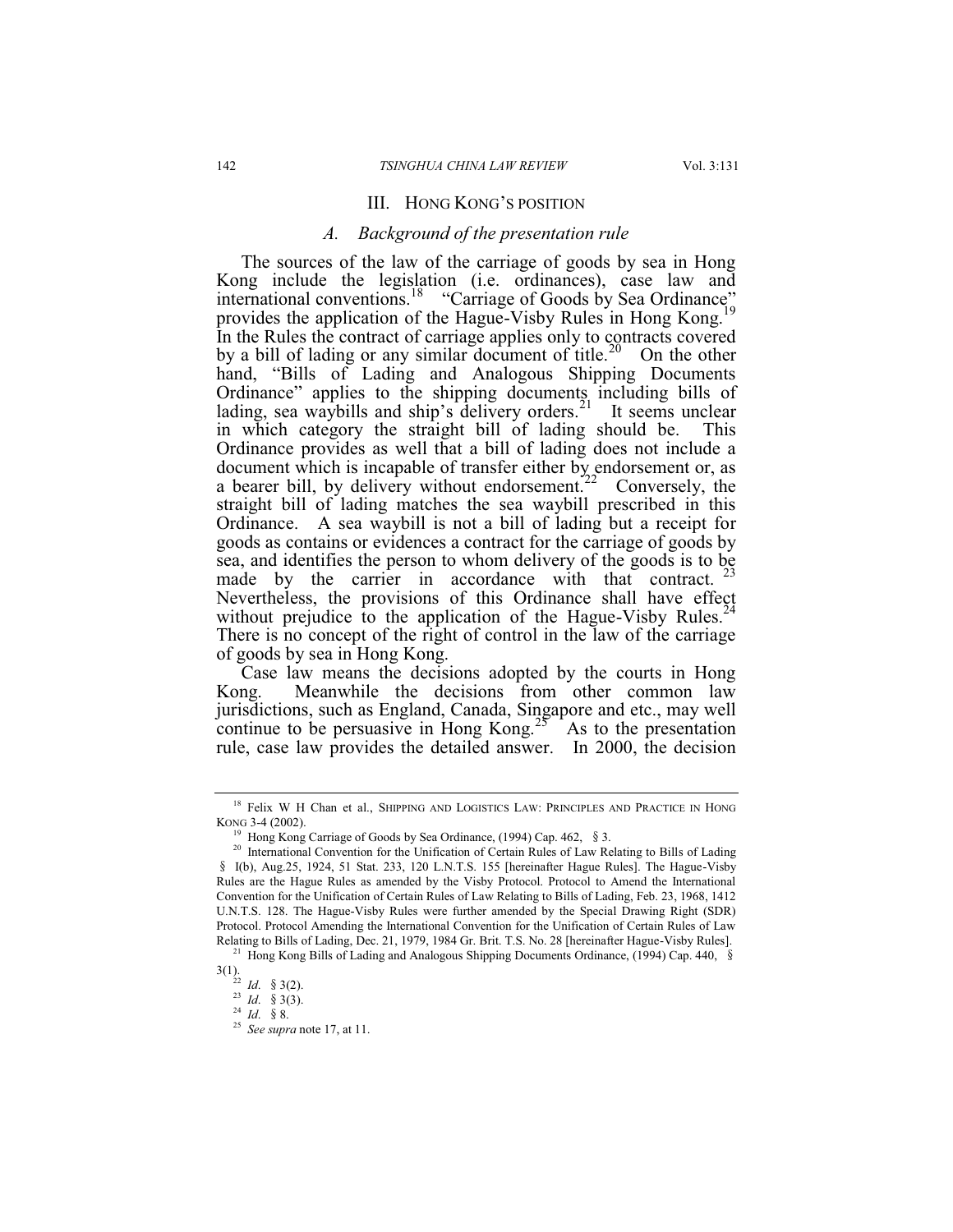of the Court of First Instance of the Hong Kong High Court in *The Brij*<sup>26</sup> set up a presentation rule of the straight bill of lading. It was held that under a straight bill of lading a carrier was entitled and bound to deliver the goods to the originally named consignee without the presentation of the straight bill of lading. However, in 2002, the decision of the Singapore Court of Appeal in *Voss v. APL Co. Pte.*  Ltd..<sup>27</sup> expressed a different approach to the presentation rule under a straight bill of lading. The Court held that presentation was a prerequisite to obtaining delivery of goods. And in respect of a straight bill of lading the carrier should only deliver the goods against its presentation. The UK House of Lords accepted this understanding in *J. I. Macwilliam Co. Inc. v. Mediterranean Shipping Co. S.A.,* ("*The Rafaela S*").<sup>28</sup> The Lords held that a straight bill of lading was to be viewed as a "bill of lading" within the meaning of art. I(b) of the Hague-Visby Rules and a straight bill of lading shared all the principal characteristics of a bill of lading except that it was only transferable to a named consignee. Lord Steyn summarised that one of the important characteristics of a bill of lading is a document of title to the goods which enables the consignee to take delivery of the goods at their destination or to dispose of them by the endorsement and delivery of the bill of lading. $25$ 

#### *B. The presentation rule in Carewins v Bright Fortune*

The presentation rule under a straight bill of lading in *The Brjj*  was overruled by the Hong Kong Court of Final Appeal in *Carewins v. Bright Fortune* in 2009. In this case, the carrier issued straight bills of lading to the shipper for the carriage of goods from Hong Kong to Los Angeles. On arrival in Los Angles, the carrier delivered the goods to the named consignee without presentation of the straight bills of lading and the consignee never paid for the goods. The shipper sued the carrier for breach of contract evidenced by the straight bills of lading. The straight bills of lading contained an attestation clause stating that "In witness whereof, the carrier by its agents has signed three (3) original Bill of Lading all of this tenor and date, one of which being accomplished the others to stand void."

In this case, all five judges of the Court of Final Appeal dismissed the appeal from the carrier. Ribeiro PJ gave the leading judgment in respect of the presentation rule under a straight bill of lading. In

<sup>26</sup> [2000] 1 Lloyd's Rep. 431 (C.F.I.).

<sup>&</sup>lt;sup>27</sup> [2002] 2 Lloyd's Rep. 707 (C.A.).

<sup>28</sup> [2005] 1 Lloyd's Rep. 347.

<sup>29</sup> *Id*. at 357.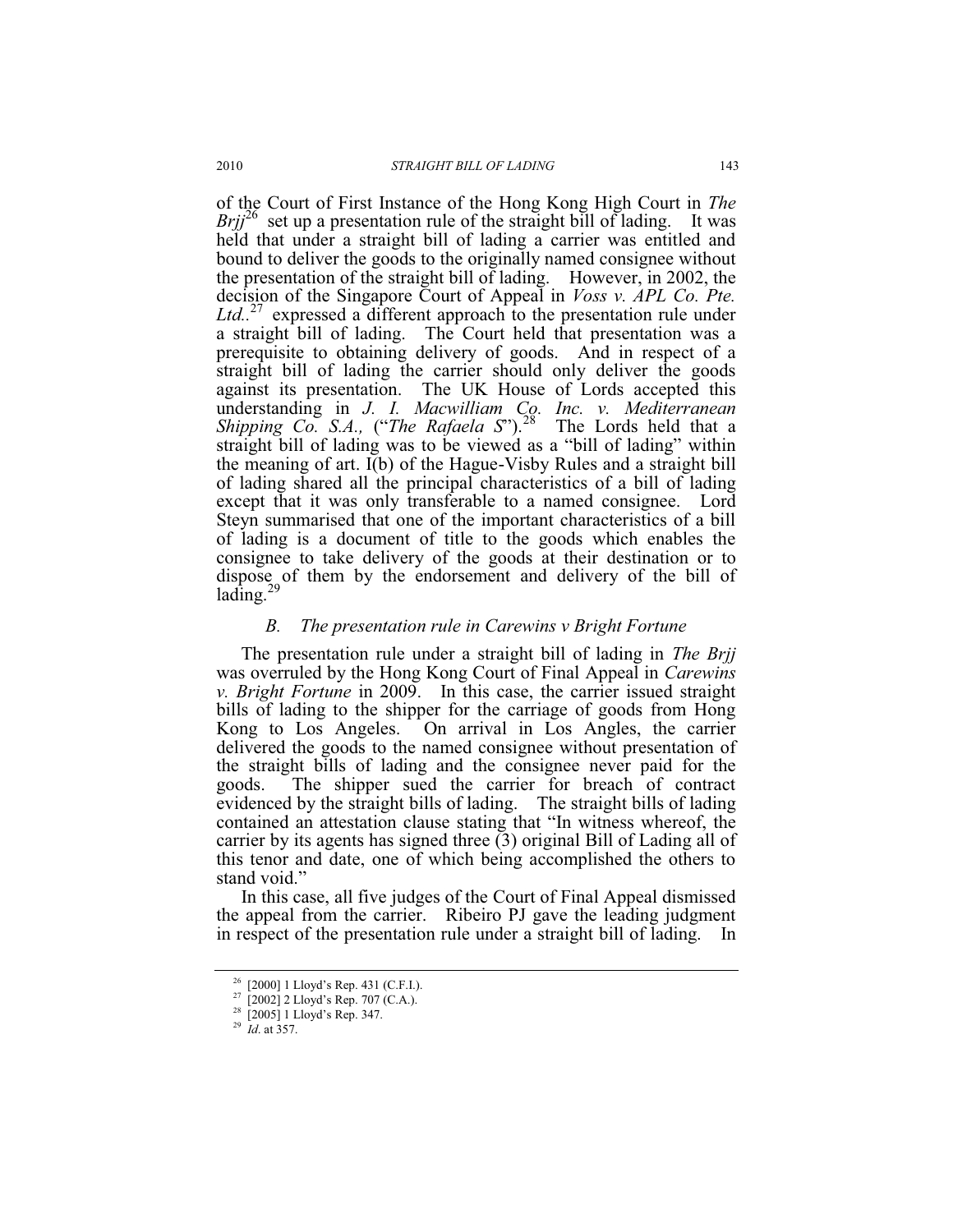the first place, Ribeiro PJ said that "there is no valid reason why the essential characteristic of a bill of lading as a document of title should depend on whether it is negotiable.<sup>"</sup> He noted that it is true that a carrier is able to see who is the intended consignee on the face of the straight bill of lading, but that does not mean that he is justified in assuming that such person is entitled, as against the shipper, to possession of the goods. He further explained that "If the named consignee is unable to produce the bill of lading it may very well be because he has not paid for the goods and is not entitled to possession".<sup>30</sup> Secondly, in view of Ribeiro PJ, it is clear that the terms of the bills of lading issued in this case demonstrate a contractual intention that delivery should only be made against presentation of the original bills. If the parties had intended that there should be no need for production of the bill, they could easily have chosen to utilise a sea waybill.<sup>31</sup>

As to the attestation clause in the straight bills of lading in this case, Ribeiro PJ said that it "only makes sense in a context where the parties intend the bills to be presented to the carrier as the justification for release of the cargo to the holder of the bill". He also added that, "perhaps save in exceptional circumstances, the presentation rule would be an incident of the contract evidenced by a straight bill even if it contains no attestation clause."<sup>32</sup> Litton NPJ additionally commented that although the words "upon surrender" did not appear in the attestation clause and there were no express words requiring presentation of the bill against delivery, the words on the face of the document "one of which being accomplished" have the same effect. He also pointed out that such form of words had been used for a long time in bills of lading.<sup>33</sup>

Ribeiro PJ concluded that "as a matter of principle and in the light of persuasive authority, it is the law of Hong Kong that a carrier of goods shipped under a straight bill of lading is potentially liable for breach of contract or in conversion if it releases those goods without production of the original bill of lading".<sup>34</sup>

## IV. THE ROTTERDAM RULES' PRESENTATION RULE AND SOLUTION

The Rotterdam Rules were adopted by the UN General Assembly on December 11, 2008. The opening for signature of the Convention commenced on September 23, 2009 in Rotterdam, Netherlands. So far 22 countries have signed the Rotterdam Rules

<sup>30</sup> *See supra* note 2, at 420. 31 *Id*. at 421. 32 *Id*. at 422-423. 33 *Id*. at 437. 34 *Id*. at 424.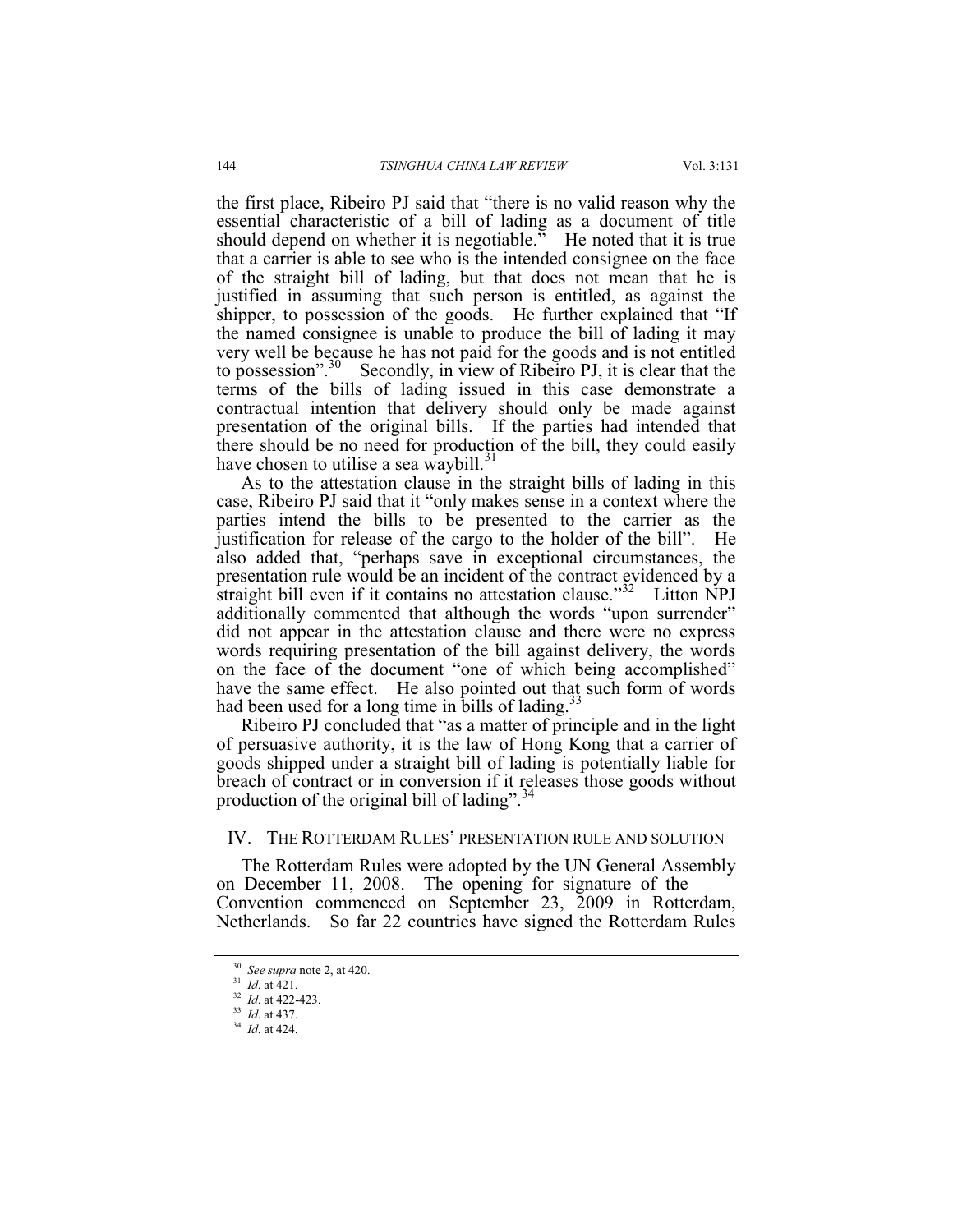but not ratified the Rules.<sup>35</sup> In the Rotterdam Rules, the delivery of goods and the presentation requirements are specified at length in chapter 9.

## *A. The presentation rule in the Rotterdam Rules*

The shipping documents are replaced by the concept "transport document" in the Rotterdam Rules. The transport document means a document issued under a contract of carriage by the carrier that evidences the receipt of goods under a contract of carriage and evidences or contains a contract of carriage.<sup>36</sup> "Electronic transport record" also has been defined which has the same two functions to that of the transport document.37 The Rotterdam Rules divide the transport documents into non-negotiable and negotiable transport documents. However, whether a transport document is a document of title does not depend on the negotiability of it. A special kind of non-negotiable transport document, like a straight bill of lading as a document of title, is regulated in the Rotterdam Rules.

The presentation rule under these transport documents accordingly varies for the delivery of goods. The first circumstance is the delivery where no negotiable transport document or negotiable electronic transport record has been issued. The carrier shall deliver the goods to the person who has properly identified itself as the consignee on the request of the carrier.  $38$  In the second circumstance where a non-negotiable transport document that requires surrender has been issued, the carrier shall deliver the goods to the consignee upon the consignee properly identifying itself and the surrender of the non-negotiable document. The carrier may refuse delivery if the person claiming to be the consignee fails to properly identify itself, and shall refuse delivery if the nonnegotiable document is not surrendered. If more than one original of such non-negotiable document have been issued, the surrender of one original will suffice and the other originals cease to have any effect or validity.<sup>39</sup> Last, where a negotiable transport document or negotiable electronic transport record has been issued, the carrier shall deliver the goods to the holder of the document or the record

<sup>35</sup> *See* Status 2008 - United Nations Convention on Contracts for the International Carriage of Goods Wholly or Partly by Sea - the "Rotterdam Rules", UNICITRAL, http://www.uncitral.org/uncitral/en/uncitral\_texts/transport\_goods/rotterdam\_status.html (last visited Dec. 16, 2010). 36 United Nations Convention on Contracts for the International Carriage of Goods Wholly or Partly

by Sea § 1, ¶ 14, opened for signature Sept. 23, 2009, G.A. Res. 63/122, U.N. Doc. A/RES/63/122 (Dec. 11, 2008) [hereinafter Rotterdam Rules].<br><sup>37</sup> *Id.* art. 1, ¶ 18.<br><sup>38</sup> *Id.* art. 45 (a).<br><sup>39</sup> *Id.* art. 46 (a).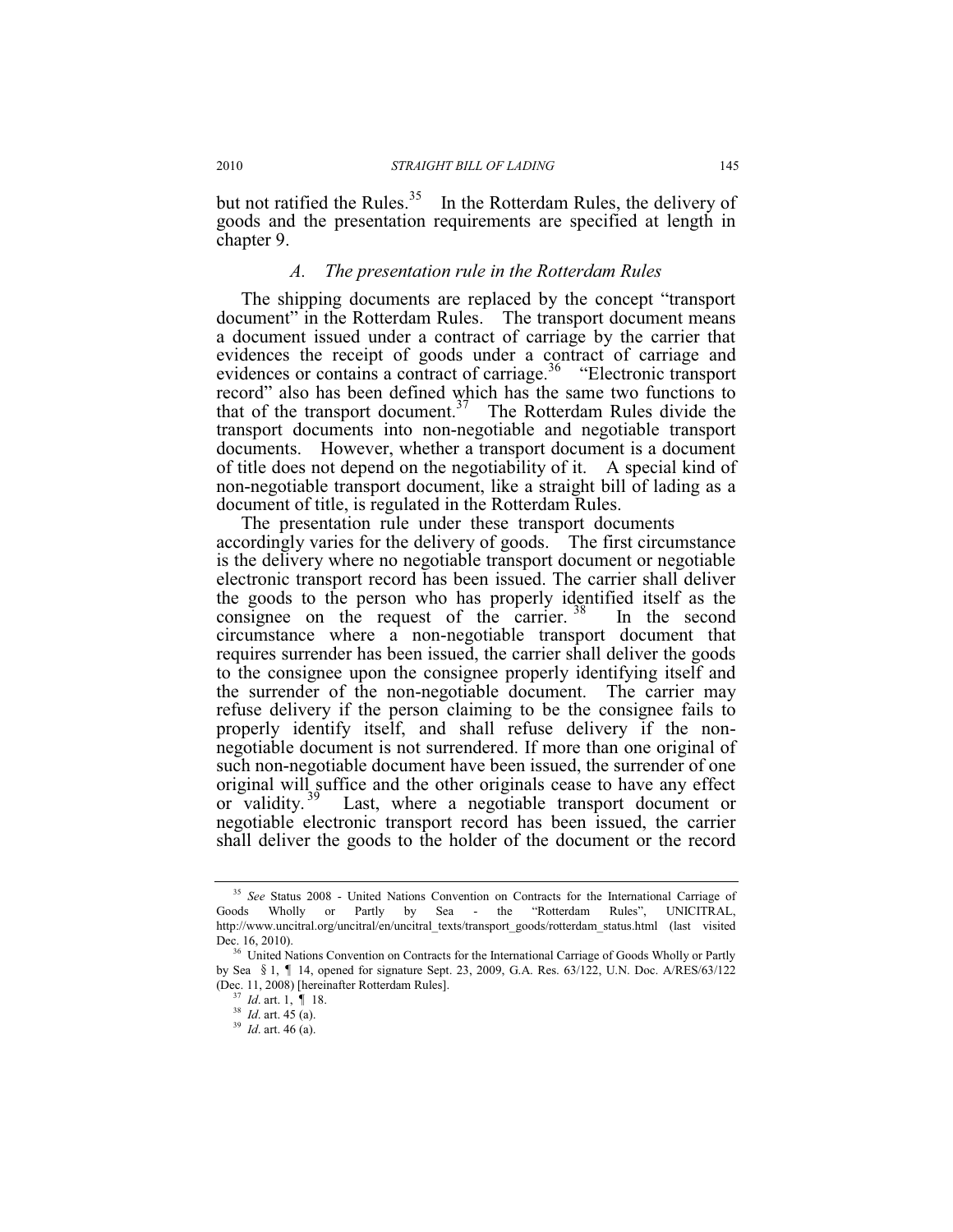upon surrender of such document or upon demonstration by the holder that it is the holder of such record. If the holder is the shipper or the consignee of an order document or the person to which the document is duly endorsed, the holder shall also properly identify itself for the delivery purpose. The carrier shall refuse delivery if the aforesaid requirements are not satisfied. If more than one original of the document has been issued, and the number of originals is stated in that document, the surrender of one original will suffice and the other originals cease to have any effect or validity. When the record has been used, such record ceases to have any effect or validity upon delivery to the holder.<sup>40</sup>

### *B. Comment on the presentation rule*

The new presentation rule adopted in the Rotterdam Rules generally follows the current practice of the shipping documents in the carriage of goods by sea. The provisions in respect of the electronic transport record aim to facilitate the application of electronic communication in shipping practice. Technically, it is confused about the difference of the wording "may" and "shall" emphasising the carrier's refusal of delivery in the circumstance where a non-negotiable transport document that requires surrender has been issued. They should have the same meaning and legal effect for the presentation purpose. Anyhow, it is a good attempt to unify the presentation rule for the delivery of goods in an international convention.

## *C. Solution for China's problem*

The application of the right of control in the carriage of goods by sea in China to some extent deviates from the nature of the straight bill of lading. The carrier may be in a dilemma of delivery of goods. A solution is available in the Rotterdam Rules for China's problem. There is a similar right of control in the Rotterdam Rules which includes the right to obtain delivery of goods at a scheduled port of call and the right to replace the consignee by any other person.<sup>41</sup> When the straight bill of lading as a document of title is issued, the shipper may exercise the right of control only by holding and presenting all the original straight bills of lading. Once one of or all the straight bills of lading has been transferred to the named consignee in the straight bills of lading, the shipper's right of control ceases to be in effect.<sup>42</sup> Hence, only one party (either the shipper or

<sup>40</sup> *Id.* art. 47, ¶ 1.<br>
<sup>41</sup> *Id.* art. 50, ¶ 1.<br>
<sup>42</sup> *Id.* art. 51, ¶ 2 (b).